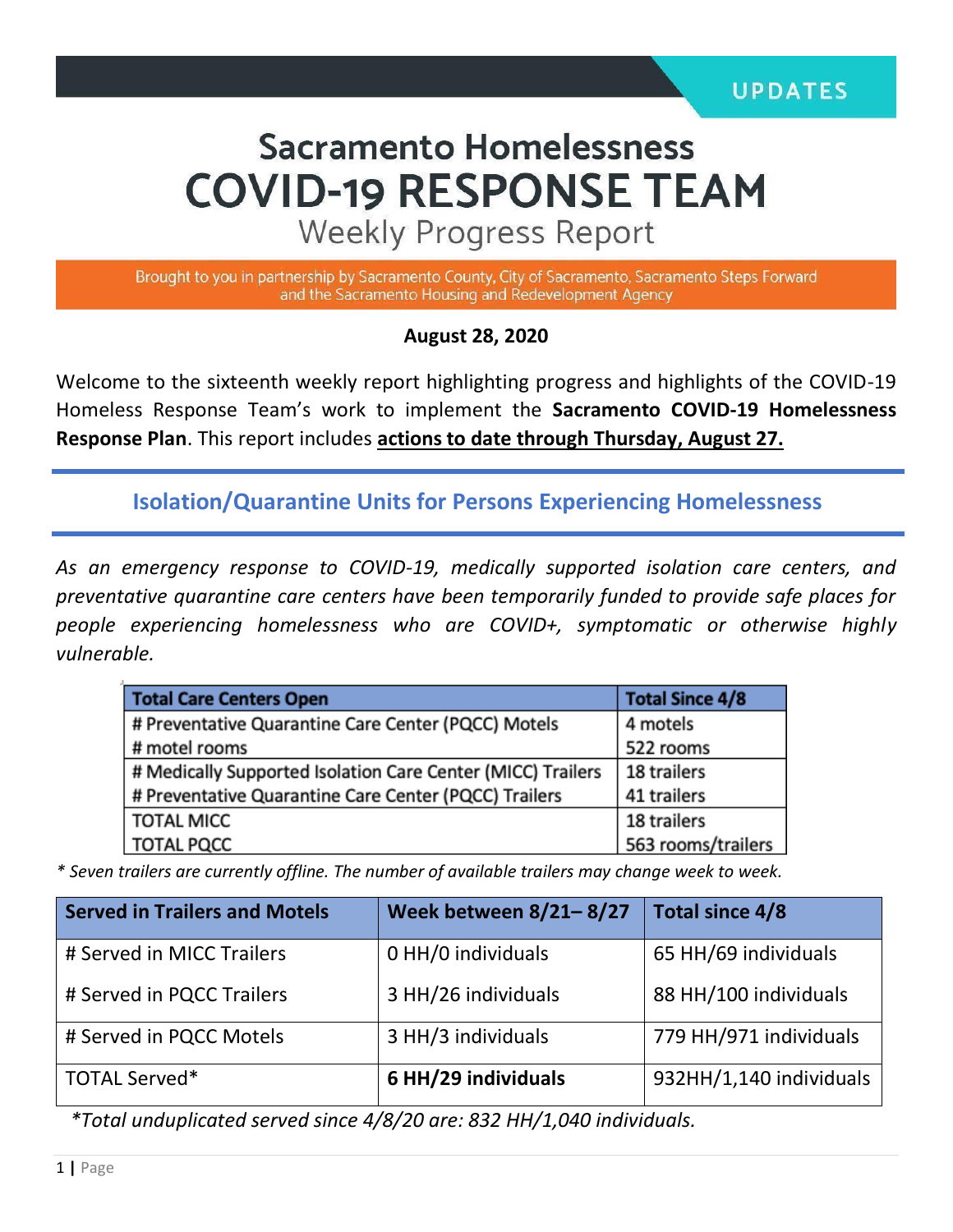*\*The number of households has decreased due to data cleanup to connect individuals who were not previously connected to the same household in order to ensure consistency in reporting.*

- Registered Nurses and Medical Assistants COVID-19 Medical Assistance and Supply Team (CMAST) are stationed at the MICC-trailers and PQCC-motels to provide onsite support to guests 5-days per week.
- Designated referral partners who are referring into the program include hospitals, Federally Qualified Health Clinics (FQHCs), outreach teams, correctional health, emergency shelters, law enforcement and other homeless service providers.

## **Ensuring Safety and Health for Persons Living Outdoors**

*This strategy is focused around providing coordinated support to people who are unsheltered to remain safely in place per CDC guidance to slow the spread of COVID-19.*

| <b>Sanitation Stations</b>  | Total since 4/8 |
|-----------------------------|-----------------|
| <b>Handwashing Stations</b> | 58              |
| <b>Toilets</b>              | 52              |
| Locations                   |                 |

*\*Placement of stations is dynamic, and equipment may be moved*

| <b>Encampment Activities</b>             | Week between<br>$8/21 - 8/27$ | Total since 4/8 |
|------------------------------------------|-------------------------------|-----------------|
| # Meals served through Loaves and Fishes | 1,000                         | 19,400          |
| # Meals served by Sacramento Covered     | n/a                           | 14,800          |
| # Meals served by volunteer groups*      | n/a                           | 16,251          |
| # Meals served by Solomons/YMCA          | 2,000                         | 10,000          |

| <b>Encampments and Outreach</b>                | Total |  |
|------------------------------------------------|-------|--|
| # Encampments Identified with 20+ individuals  |       |  |
| # Encampments Identified with < 20 individuals |       |  |
| TOTAL Encampments Identified                   | 86    |  |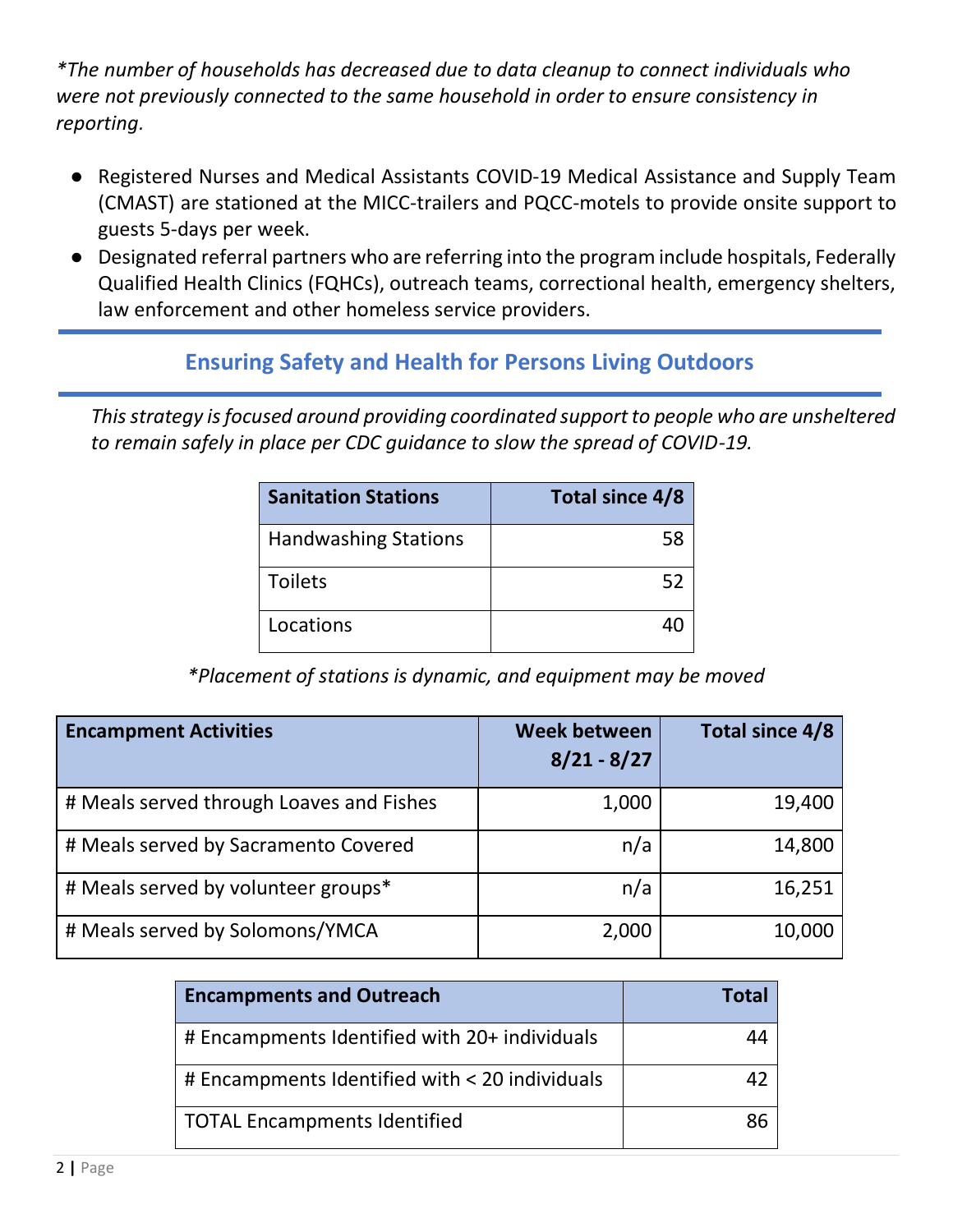- As the COVID-19 Homelessness Response Team shifts its focus to rehousing the Project Roomkey guests, the enhanced outreach to encampments for access to these rooms has ended. During the course of their regular duties, outreach workers still conduct the assessments with people who are COVID+ or awaiting test results to access medical isolation trailers. However, the majority of these entries come directly through hospitals and other health care providers.
- The COVID-19 navigation staff continued support to people who are unsheltered includes sanitation stations as well as meal and water delivery.
- The COVID-19 Homelessness Response team is evaluating resources to potentially continue to provide other ongoing services beyond September.
- Various groups still continue to provide services in their existing capacities, including the medical student team, volunteer organizations, Sacramento Self Help Housing and Sacramento Covered.
- Outreach staff are supporting the rehousing effort by providing on-site navigation services at the COVID sheltering locations.
- 17 pallets of water have been delivered in the last week by SANE, Loaves & Fishes volunteers, and the volunteer network (standard pallet holds 288 gallons of water).
- he Response Team increased the supply of water being delivered to encampments over the last week in response to the heat wave. In addition to the 1-2 pallets of 1-gallon water bottles being delivered to encampments throughout the County daily, Monday - Friday, Loaves & Fishes and the volunteer network increased their efforts from 2-3 pallets per week to 6 pallets in the last week.
- \$114,000 in Donate4Sacramento mini-grants have been granted to 25 volunteer and service organizations to distribute meals, sanitation supplies, and survival gear, and to tend to health, transportation, and housing needs. Mini-grants were expended by June 30, 2020. Supplies will continue to be available for volunteer organizations to access and distribute.
- Medical assistance is provided to 8-10 encampment areas a week by volunteer medical students from UC Davis Medical School and California Northstate University, local health care providers and a Medical Integrated Health Unit, and by the WellSpace Health Street Nursing program.
- A private provider of trash removal services provides clean-up near sanitation station locations and in areas where food is distributed. This COVID related service augments clean-up occurring by the City and County.
- Servicing of sanitation stations is included with the deployment of the stations and will continue.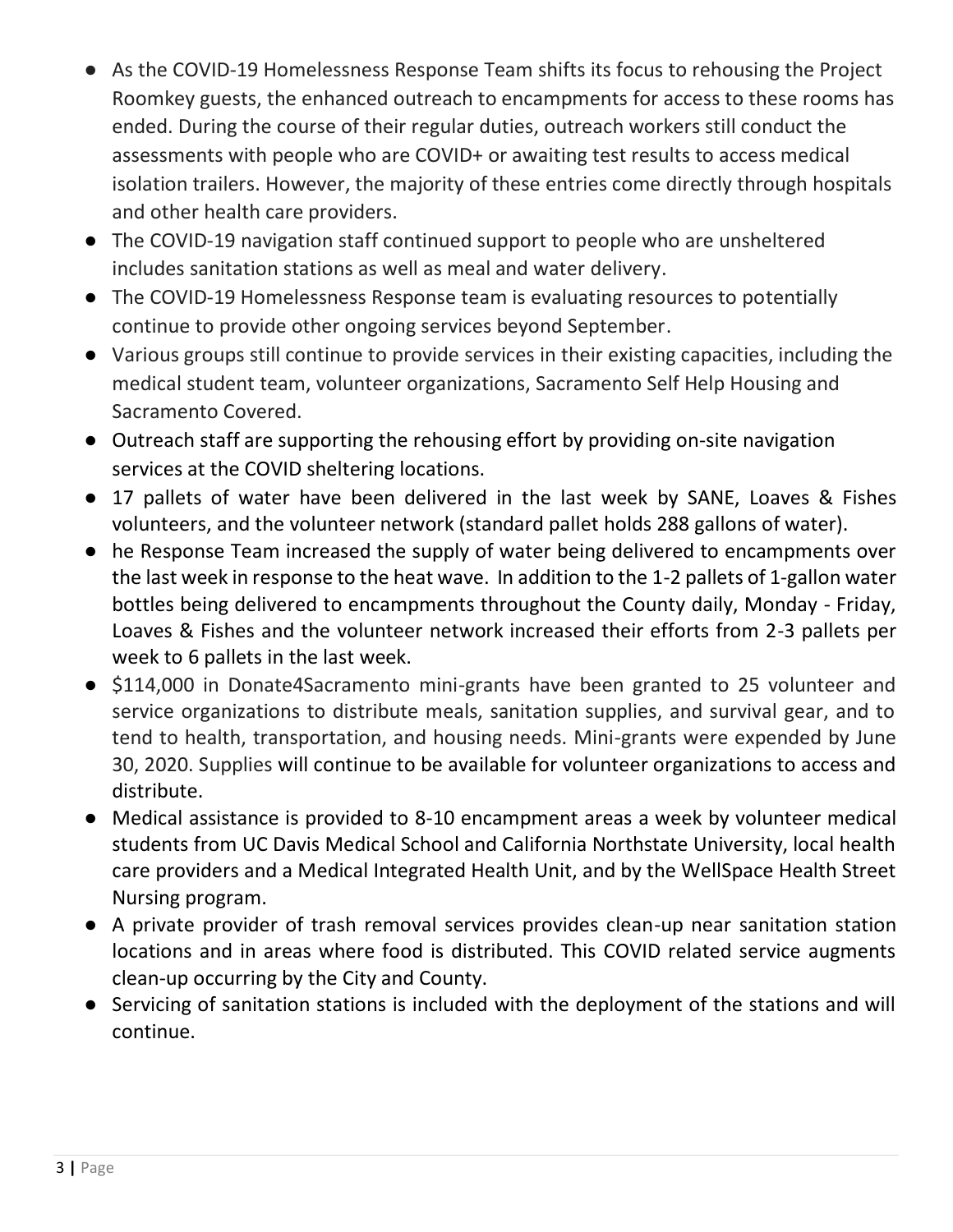## **Keeping Existing Emergency Shelters Safe and Operational**

*This strategy ensures that existing shelters can safely remain open following CDC guidelines, moving vulnerable guests into COVID prevention care centers, and continuing to serve the general homeless populations.* 

- Masks are available to emergency shelters for distribution to shelter clients.
- Elica Health's Wellness on Wheels mobile clinic continues to visit eight congregate shelters per week to provide primary care, emergency dental services and testing for COVID-19.

# **COVID Testing**

*County Public Health in partnership with medical partners are completing robust COVID-19 testing at shelters, encampments and isolation/quarantine care centers with the goal of being able to do widespread testing to ensure the health and safety of people experiencing homelessness.* 

| <b>Testing Locations</b>                    | <b>Lead Testing</b><br>Partner*    | # Tests<br><b>Administered</b> | <b>Positive</b><br><b>Results</b> | <b>Negative</b><br><b>Results</b> | <b>Pending</b><br><b>Tests</b> |
|---------------------------------------------|------------------------------------|--------------------------------|-----------------------------------|-----------------------------------|--------------------------------|
| <b>Shelters</b>                             | Elica Health                       | 389                            | 4                                 | 385                               | O                              |
| Encampments                                 | Joan Viteri<br>Memorial<br>Clinic  | 117                            | 0                                 | 117                               | 0                              |
| Isolation/Quarantine<br><b>Care Centers</b> | <b>DHS Medical</b><br><b>Staff</b> | 561                            | 4                                 | 558                               | 0                              |
| <b>Loaves and Fishes</b>                    | <b>DHS Medical</b><br><b>Staff</b> | 248                            | $\mathbf{1}$                      | 247                               | 0                              |
| <b>TOTAL TESTS**</b>                        |                                    | 1,315                          | 9                                 | 1,307                             | 0                              |

**\*Tests for specific testing locations may administered by lead testing partner or by another partner**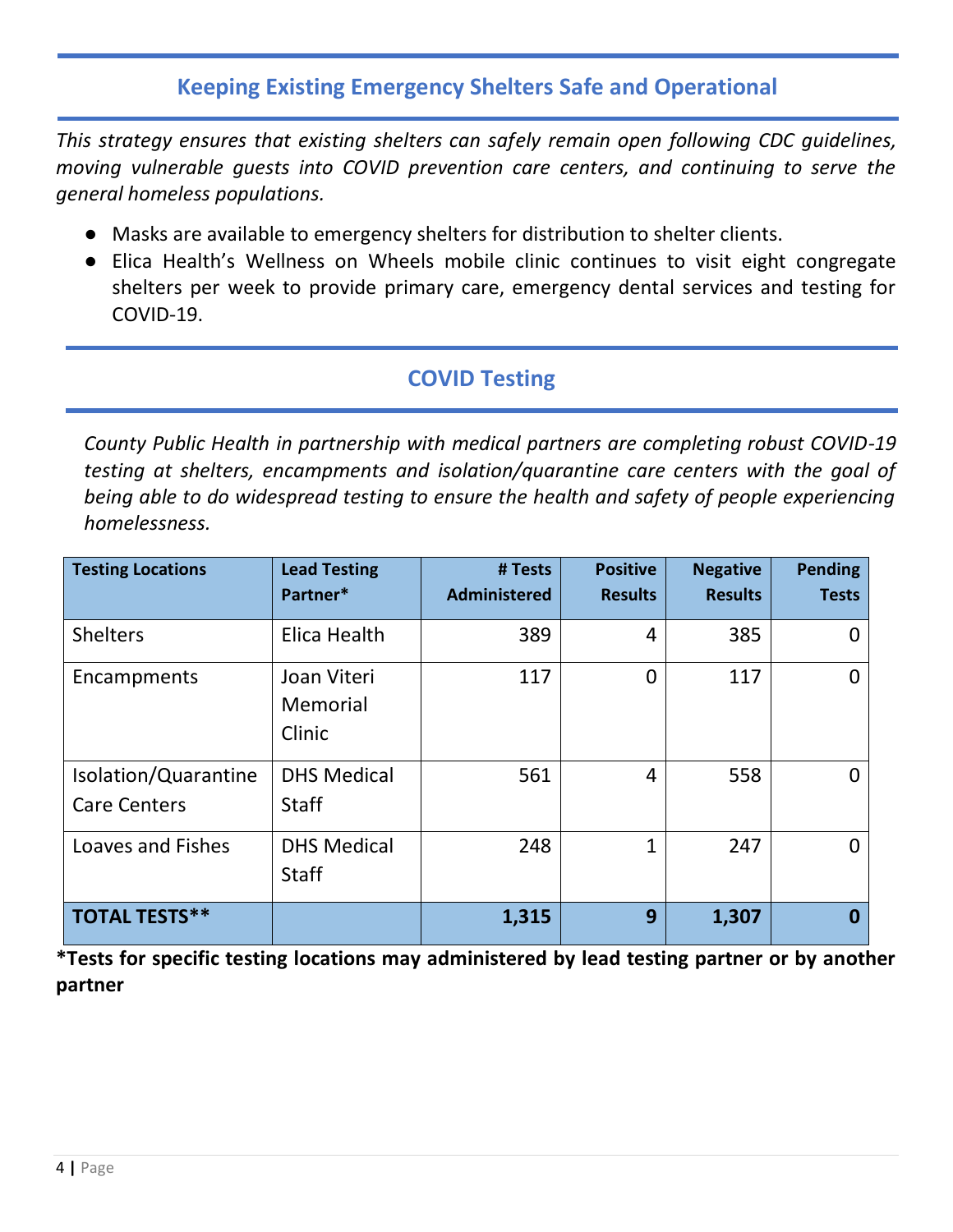# **Access to Housing**

The Response Team is accelerating work on strategies to maximize housing placements as persons exit Isolation/Quarantine units and is recommending several actions and strategies to transition up to 500 households into permanent housing stability over the next few months. The re-housing plan was presented to the City/County Continuum of Care Board on July 8, and was approved by the Sacramento County Board of Supervisors on July 14 and the Sacramento City Council on August 18.

The proposed redirection changes the following in the current program:

- Reduces the original number of isolation/quarantine rooms from 850 to 600, but extends the funding for the sheltering program past the original end date through September 30.
- While one motel will be definitively closing on September 30, it is anticipated that the remaining three motels and the CalExpo trailers will be continued through the end of the year due to the on-going COVID-19 pandemic. Additional actions by the Board of Supervisors and the City Council will be required to continue the funding for the sheltering program, which is anticipated to take place in the near future.
- The plan seeks to facilitate re-housing and brings new case management services and rehousing assistance to participants.

Re-housing at this scale is challenging and a massive undertaking but will take advantage of both the increased stability of participants now living indoors and the unprecedented local collaboration in the COVID-19 homelessness response. Additionally, Sacramento is one of eight communities in California receiving re-housing technical assistance through the U.S. Department of Housing and Urban Development.

Two strategies have been proposed to meet this goal:

#### **Strategy 1. Re-housing assistance into existing permanent housing:**

- Matching participants to existing re-housing assistance programs, and adjusting prioritization for some of those programs to support this effort (approximately 250 households);
- Expanding the County Flexible Housing Pool (FHP) re-housing program to facilitate approximately 200 housing placements; and
- Funding Room and Board placements, serving approximately 25 households.

#### **Strategy 2. Development of new permanent supportive housing through motel acquisition and conversion:**

This strategy would take advantage of the opportunity to purchase motels or other real estate for use as permanent supportive housing for persons experiencing homelessness, including